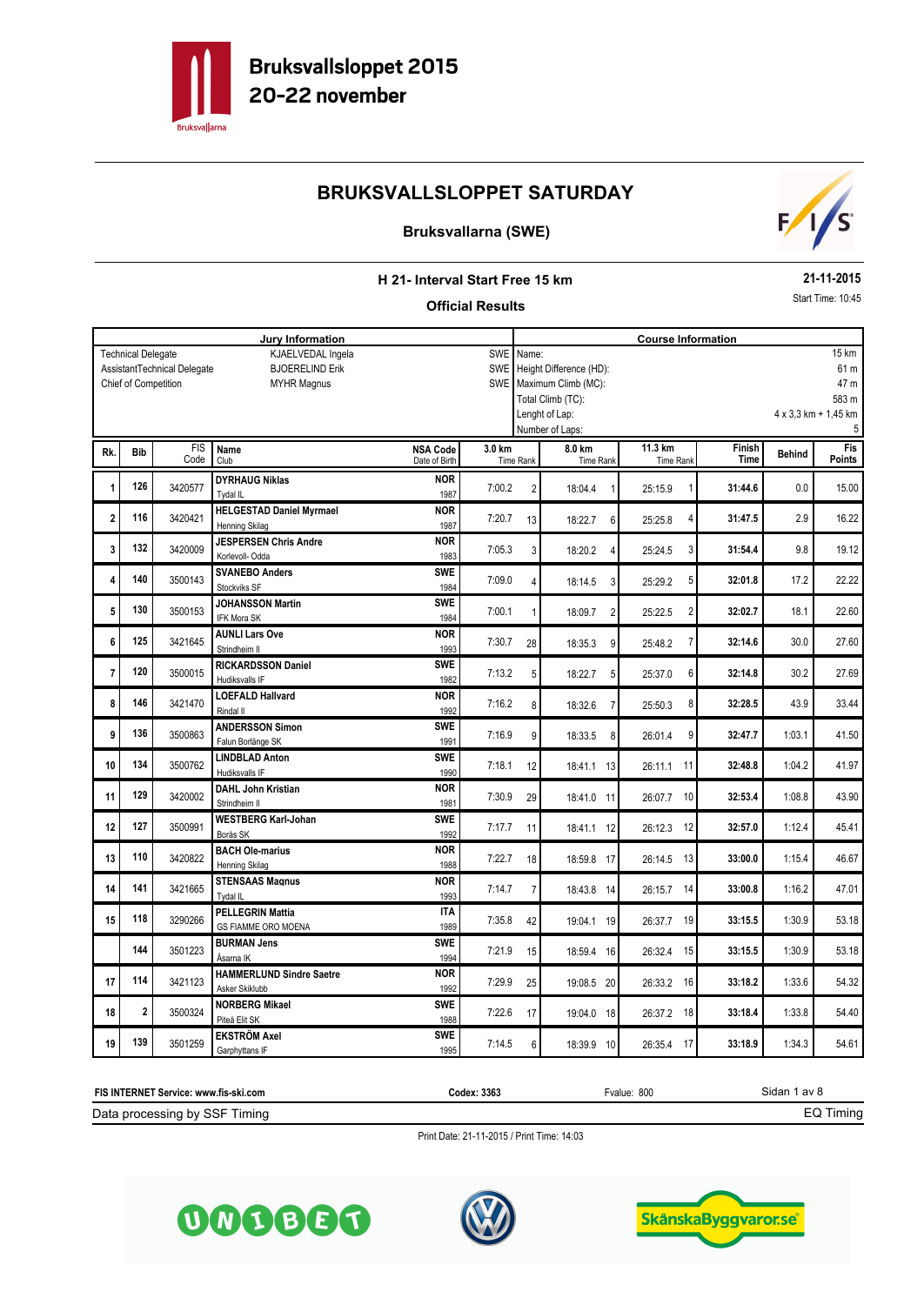

## **Bruksvallarna (SWE)**



#### **H 21- Interval Start Free 15 km Official Results 21-11-2015** Start Time: 10:45 **Behind B. Behind B. Behind B. Behind Example 11.3 km Finish Finish Behind Time** FIS Code Fis<br>Points Rk. Bib in the south and the subsequence of the subsequence of the subsequence of the subsequence of the subsequence of the subsequence of the subsequence of the subsequence of the subsequence of the subsequence of the sub Club Time Rank **Bib 3.0 km 8.0 km 11.3 km** Date of Birth Time Rank Time Rank Time Rank Time Rank **NSA Code** 20 138 3150000 NOVAK Petr 20 20 20 20 20 20 20 33:25.6 3150000 NOVAK Petr 20 20 20 20 20 33:25.6 31:41.0 33:25.6 **138 1380000 NOVAK Petr CZE 139.2** 49 **19:10.8 21** 26:41.8 21 21 4 3500297 JOHNSSON Jimmie **21** SWE 7:32.6 36 19:23.3 31 26:56.0 26 33:28.9 1:44.3 58.81 **4** 3500297 JOHNSSON Jimmie **SWE** 7:32.6 36 19:23.3 31 26:56.0 26 1:45.1 **BRINK Jörgen 22** <sup>1153621</sup> 7:21.1 14 **33:29.7** 59.15 **SWE <sup>128</sup>** 19:13.9 24 26:48.9 24 Delsbo IF <sup>1974</sup> 1:46.7 **NORTHUG Tomas 23** <sup>3420798</sup> 7:25.4 20 **33:31.3** 59.82 **51 1 NORTHUG Tomas NOR 1 19:15.2** 27 **26:48.8** 23 1:47.4 **NORUM ROBIN 24** <sup>3500326</sup> 7:16.9 10 **33:32.0** 60.11 **SWE 142** 3500326 **NORUM ROBIN**<br>1988 7:16.9 10 18:58.0 15 26:37.7 20 1:49.5 **SÖDERGREN Anders 25** <sup>1248293</sup> 7:26.7 21 **33:34.1** 60.99 **SWE 1248293 SÖDERGREN Anders SWE** 7:26.7 21 19:12.5 22 26:47.2 22 26 137 3500652 NIEMI-IMPOLA Bill **SWE** 7:26.9 23 19:42.6 46 26:59.9 30 33:34.7 1:50.1 61.25 **SWE 137 13800652 NIEMI-IMPOLA Bill**<br>1989 7:26.9 23 19:42.6 46 26:59.9 30 27 108 3500973 EDENROTH Karl **27** SWE 7:34.7 39 19:23.2 30 26:59.6 29 33:38.4 1:53.8 62.80 **108** 3500973 **EDENROTH Karl SWE** 7:34.7 39 19:23.2 30 26:59.6 29 **28** 117 3420759 **BERDAL Tore Bioerseth 28 NOR** 7:31.8 33 19:18.8 28 26:59.3 28 33:43.8 1:59.2 65.07 **117 1220759 BERDAL Tore Bioerseth NOR 131.8** 28 **19:18.8** 28 **26:59.3** 28 **19:18.8** 28 **26:59.3** 28 29 95 3421719 SUNDSVIK Espen **NOR** 7:35.6 41 19:14.5 25 26:53.4 25 33:50.1 2:05.5 67.71 **95 19:14.5 25 SUNDSVIK Espen 1993 1993 7:35.6 41 19:14.5 25 26:53.4 25 30** 112 3501044 **BRÄNNMARK Viktor SWE** 7:30.0 26 19:33.2 41 27:12.3 38 33:52.4 2:07.8 68.68 **SWE 112** 3501044 **BRÄNNMARK Viktor SWE** 7:30.0 26 19:33.2 41 27:12.3 38 31 **143** 3290002 **ORLANDI Luca CREANDI Luca ITA** 7:31.4 30 19:12.5 22 27:00.2 31 33:53.7 2:09.1 69.23 **143 143 143 143 143 143 158 158 143 143 143 19:12.5 12 19:12.5 22 127:00.2 31 22 64 2290476 PANISI Gilberto CONTRA 12:31.9 34 26:58.3 27 33:57.0 2:12.4 70.61 64 19:25.3 32 <b>PANISI Gilberto ITA** 7:31.9 34 19:25.3 32 26:58.3 27 **23** 31 3501047 **FORSS Arvid Example 2:15.7 SWE** 7:30.5 27 19:22.3 29 27:08.0 33 34:00.3 2:15.7 72.00 **91 501047 FORSS Arvid SWE 7:30.5** 27 **19:22.3** 29 **27:08.0** 33 **34 121 3500319 JONSSON Anders 3WE 2:22.5 16 19:25.4 33 27:11.1 37 34:00.7 2:16.1 72.17 2:17 SWE 121 121 121 121 121 121 131 121** Stockviks SF **181** Stockviks SF 19:25.4 33 **27:11.1 37 23** 3421720 **HUNDSETH Johan 3421720 HUNDSETH Johan** 35 **35** 35 34:03.4 48 34:03.6 34:03.6 34:03.6 34:03.6 34:03.6 **123 123 123** 127:09.4 34 **NOR** 1993 7:38.4 48 19:27.2 35 27:09.4 34 Kolvereid II 2:20.2 **KARDIN Oskar 36** <sup>3500970</sup> 7:40.6 53 **34:04.8** 73.89 **SWE <sup>98</sup>** 19:38.7 43 27:20.6 43 Östersunds SK <sup>1992</sup> **37 30 3422273 HETLAND Thomas 37 35 35 35 35 35 35 35 3710.8 36 34:05.1 2:20.5 34:05.1 2:20.5 34:05.1 90 19:3422273 HETLAND Thomas NOR 1995 7:32.5** 35 **19:31.5** 37 **27:10.8** 36 2:21.6 **RUUS Markus 38** <sup>3501176</sup> 7:23.5 19 **34:06.2** 74.48 **SWE** 133 3501176 **RUUS Markus 133 19:14.5** 25 27:06.5 32 2:22.2 **OEDEGAARD Rune Malo 39** <sup>3420799</sup> 7:43.9 56 **34:06.8** 74.73 **124 124 125 124 124 124 124 124 124 124 124 124 124 124 124 127:14.9 140 19:45.5 18 127:14.9 40 40 92** 3501103 **HÖRNFELDT Rasmus 1002 SWE** 7:37.1 44 19:32.1 39 27:20.3 42 34:07.4 2:22.8 74.98 **92** 3501103 **HÖRNFELDT Rasmus**<br>1993 7:37.1 44 19:32.1 39 27:20.3 42 2:27.1 **JONSSON Olof 41** <sup>3501252</sup> 7:39.8 51 **34:11.7** 76.79 **SWE** 102 3501252 **JONSSON Olof 102 SWE** 7:39.8 51 19:29.2 36 27:20.9 44 **42** 111 3501167 **ENGDAHL Petter EXECUTE:**<br> $\begin{bmatrix} 27.37.7 & 47 \\ 0.004 \end{bmatrix}$  7:37.7 47 19:33.1 40 27:14.7 39 34:12.5 2:27.9 77.12 **111 111 111 111 111 111 111 111 111 111 111 111 111 111 111 111 111 111 111 111 111 111 111 111 111 111 111 111 111 111 111 111 111 111 111 111 111**

Print Date: 21-11-2015 / Print Time: 14:03



Sidan 2 av 8

**Codex: 3363** Fvalue: 800



Data processing by SSF Timing **FIS INTERNET Service: www.fis-ski.com**



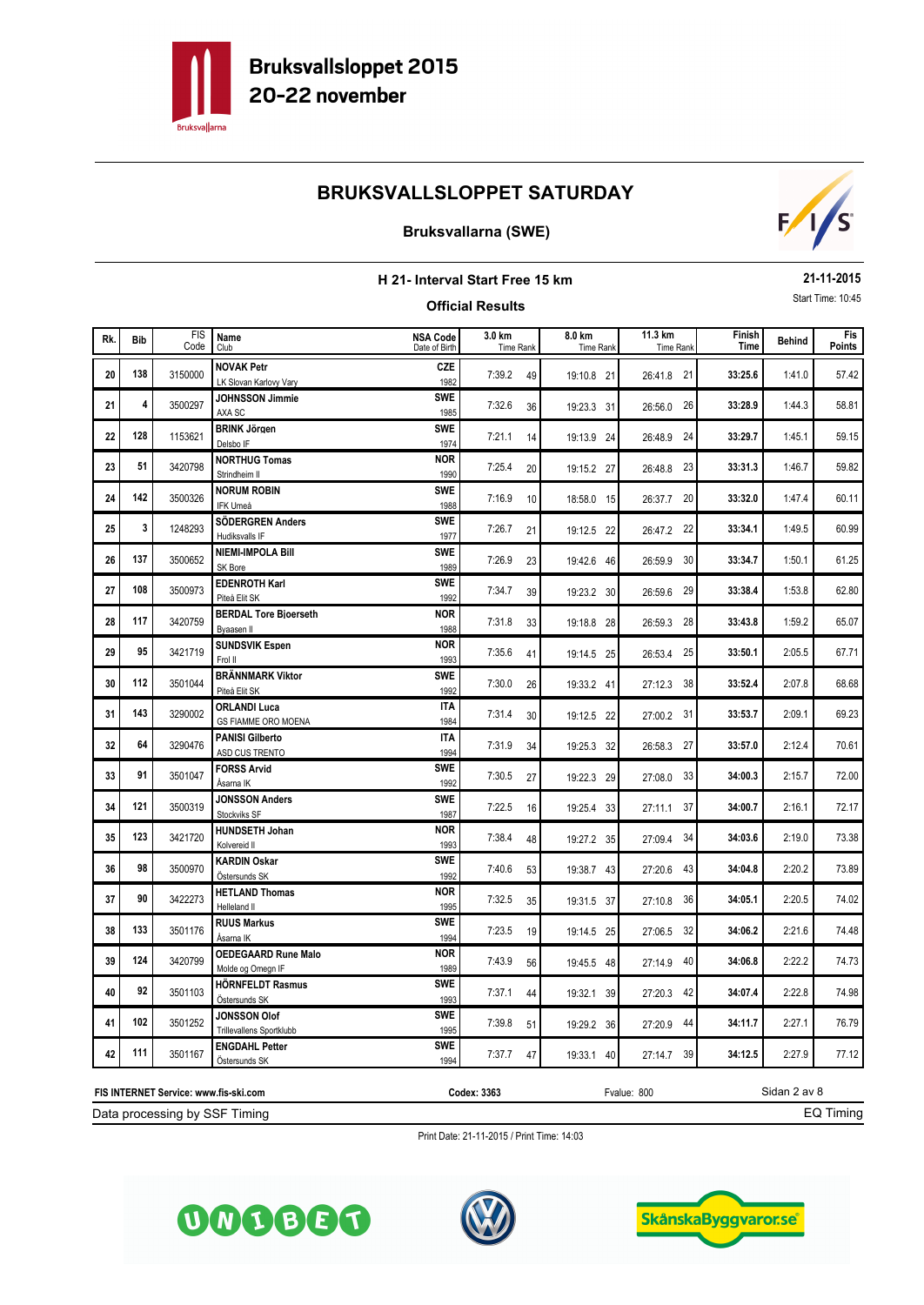

## **Bruksvallarna (SWE)**



| 21-11-2015<br>H 21- Interval Start Free 15 km |            |                    |                                                   |                                  |                            |    |                            |                             |                |               |                   |
|-----------------------------------------------|------------|--------------------|---------------------------------------------------|----------------------------------|----------------------------|----|----------------------------|-----------------------------|----------------|---------------|-------------------|
|                                               |            |                    |                                                   |                                  | <b>Official Results</b>    |    |                            |                             |                |               | Start Time: 10:45 |
| Rk.                                           | <b>Bib</b> | <b>FIS</b><br>Code | Name<br>Club                                      | <b>NSA Code</b><br>Date of Birth | 3.0 km<br><b>Time Rank</b> |    | 8.0 km<br><b>Time Rank</b> | 11.3 km<br><b>Time Rank</b> | Finish<br>Time | <b>Behind</b> | Fis<br>Points     |
| 43                                            | 115        | 3500988            | <b>PERSSON Oscar</b><br>SK Bore                   | <b>SWE</b><br>1992               | 7:33.5                     | 38 | 19:31.9 38                 | 27:10.6 35                  | 34:12.8        | 2:28.2        | 77.25             |
| 44                                            | 99         | 3421655            | <b>LOEFALD Gjermund</b><br>Rindal II              | <b>NOR</b><br>1993               | 7:55.5                     | 78 | 19:48.9 50                 | 27:32.9 49                  | 34:16.1        | 2:31.5        | 78.64             |
| 45                                            | 119        | 3500810            | <b>JOHANSSON Marcus</b><br>Ulricehamns IF         | <b>SWE</b><br>1990               | 7:33.3                     | 37 | 19:40.2 44                 | 27:18.1 41                  | 34:16.8        | 2:32.2        | 78.93             |
| 46                                            | 97         | 3501085            | DYVIK Karl-Johan<br>Falun Borlänge SK             | <b>SWE</b><br>1993               | 7:27.1                     | 24 | 19:33.8 42                 | 27:25.5 45                  | 34:22.4        | 2:37.8        | 81.28             |
| 47                                            | 107        | 3500866            | NYSTRÖM Jesper<br>Falun Borlänge SK               | <b>SWE</b><br>1991               | 7:31.7                     | 32 | 19:53.8 51                 | 27:28.3 47                  | 34:23.1        | 2:38.5        | 81.58             |
| 48                                            | 5          | 3500194            | <b>ANDERSSON Erik</b><br>Hudiksvalls IF           | <b>SWE</b><br>1984               | 7:36.9                     | 43 | 19:45.1 47                 | 27:33.1 50                  | 34:26.8        | 2:42.2        | 83.13             |
| 49                                            | 73         | 3501036            | <b>NORDSTRÖM DAVID</b><br>IFK Umeå                | <b>SWE</b><br>1992               | 7:31.6                     | 31 | 19:42.1 45                 | 27:25.8 46                  | 34:31.7        | 2:47.1        | 85.19             |
| 50                                            | 82         | 3422498            | <b>GROENFLATEN Sindre</b><br>Fielloernen II       | <b>NOR</b><br>1995               | 7:47.6                     | 62 | 19:56.8 54                 | 27:40.5 52                  | 34:34.1        | 2:49.5        | 86.20             |
| 51                                            | 89         | 3421761            | <b>GABRIELSEN Siur Obrestad</b><br>Sandnes II     | <b>NOR</b><br>1992               | 7:48.0                     | 65 | 19:56.3 53                 | 27:39.5 51                  | 34:34.4        | 2:49.8        | 86.32             |
| 52                                            | 29         | 3421748            | <b>HOFFSBAKKEN Erik K</b><br>Lillehammer Skiklubb | <b>NOR</b><br>1993               | 7:44.1                     | 58 | 19:57.0 56                 | 27:47.5 54                  | 34:41.8        | 2:57.2        | 89.43             |
| 53                                            | 88         | 3422130            | <b>TORVIK Truls</b><br>Il Varden Meraaker         | <b>NOR</b><br>1994               | 7:49.5                     | 66 | 19:54.1 52                 | 53<br>27:45.9               | 34:44.5        | 2:59.9        | 90.56             |
| 54                                            | 135        | 3500983            | <b>QVICKLUND Carl</b><br>Östersunds SK            | <b>SWE</b><br>1992               | 7:26.8                     | 22 | 19:25.8 34                 | - 48<br>27:30.5             | 34:47.9        | 3:03.3        | 91.99             |
| 55                                            | 104        | 3500794            | <b>ANDERSSON Jens</b><br>Kalix SK                 | <b>SWE</b><br>1990               | 7:42.8                     | 55 | 19:47.4 49                 | 27:53.3 56                  | 34:49.4        | 3:04.8        | 92.62             |
| 56                                            | 100        | 3501011            | <b>HOLMBERG Andreas</b><br>IFK Mora SK            | <b>SWE</b><br>1992               | 7:49.8                     | 69 | 20:06.0 61                 | 27:50.1 55                  | 34:50.8        | 3:06.2        | 93.21             |
| 57                                            | 13         | 3422038            | <b>HOLM Markus Emaus</b><br>Lillehammer Skiklub   | <b>NOR</b><br>1994               | 7:37.6                     | 45 | 19:57.0 55                 | 27:56.3 57                  | 34:53.5        | 3:08.9        | 94.34             |
| 58                                            | 85         | 3501281            | <b>EDSTRÖM Eddie</b><br>Stockviks SF              | <b>SWE</b><br>1995               | 7:47.2                     | 61 | 20:12.1 65                 | 28:02.8 65                  | 34:54.7        | 3:10.1        | 94.85             |
| 59                                            | 78         | 3501224            | <b>HEDLUND Anton</b><br>Falun Borlänge SK         | <b>SWE</b><br>1994               | 7:39.3                     | 50 | 20:14.4 67                 | 27:59.6 58                  | 34:55.9        | 3:11.3        | 95.35             |
| 60                                            | 58         | 3500499            | <b>NORDEBO Daniel</b><br>Göteborgs SK             | <b>SWE</b><br>1987               | 7:54.9                     | 76 | 20:05.8 60                 | 27:59.8 60                  | 34:58.5        | 3:13.9        | 96.44             |
| 61                                            | 106        | 3150105            | <b>HORYNA Ondrej</b><br>Olfin Car - Vella Trutnov | <b>CZE</b><br>1987               | 7:47.0                     | 60 | 20:16.5 68                 | 27:59.9 61                  | 34:59.2        | 3:14.6        | 96.74             |
| 62                                            | 8          | 3500743            | <b>GUSTAFSSON Victor</b><br>IFK Mora SK           | <b>SWE</b><br>1990               | 7:35.3                     | 40 | 20:09.9 64                 | 28:03.5 66                  | 35:03.6        | 3:19.0        | 98.59             |
| 63                                            | 76         | 3422110            | PAULE Joeraen Dahl<br>If Birkebeineren            | <b>NOR</b><br>1994               | 7:46.2                     | 59 | 20:03.4 58                 | 28:01.3 62                  | 35:03.9        | 3:19.3        | 98.71             |
| 64                                            | 87         | 3501305            | <b>EKLÖF Johannes</b><br>IF Hallby SOK            | <b>SWE</b><br>1995               | 8:02.2                     | 91 | 20:22.9 73                 | 28:11.8 70                  | 35:04.5        | 3:19.9        | 98.97             |
|                                               | 96         | 3421064            | <b>LIE Sturla</b><br>T If viking                  | <b>NOR</b><br>1992               | 7:47.7                     | 63 | 20:04.6 59                 | 28:02.4 64                  | 35:04.5        | 3:19.9        | 98.97             |

Print Date: 21-11-2015 / Print Time: 14:03

**Codex: 3363** Fvalue: 800



Data processing by SSF Timing **FIS INTERNET Service: www.fis-ski.com**





Sidan 3 av 8

EQ Timing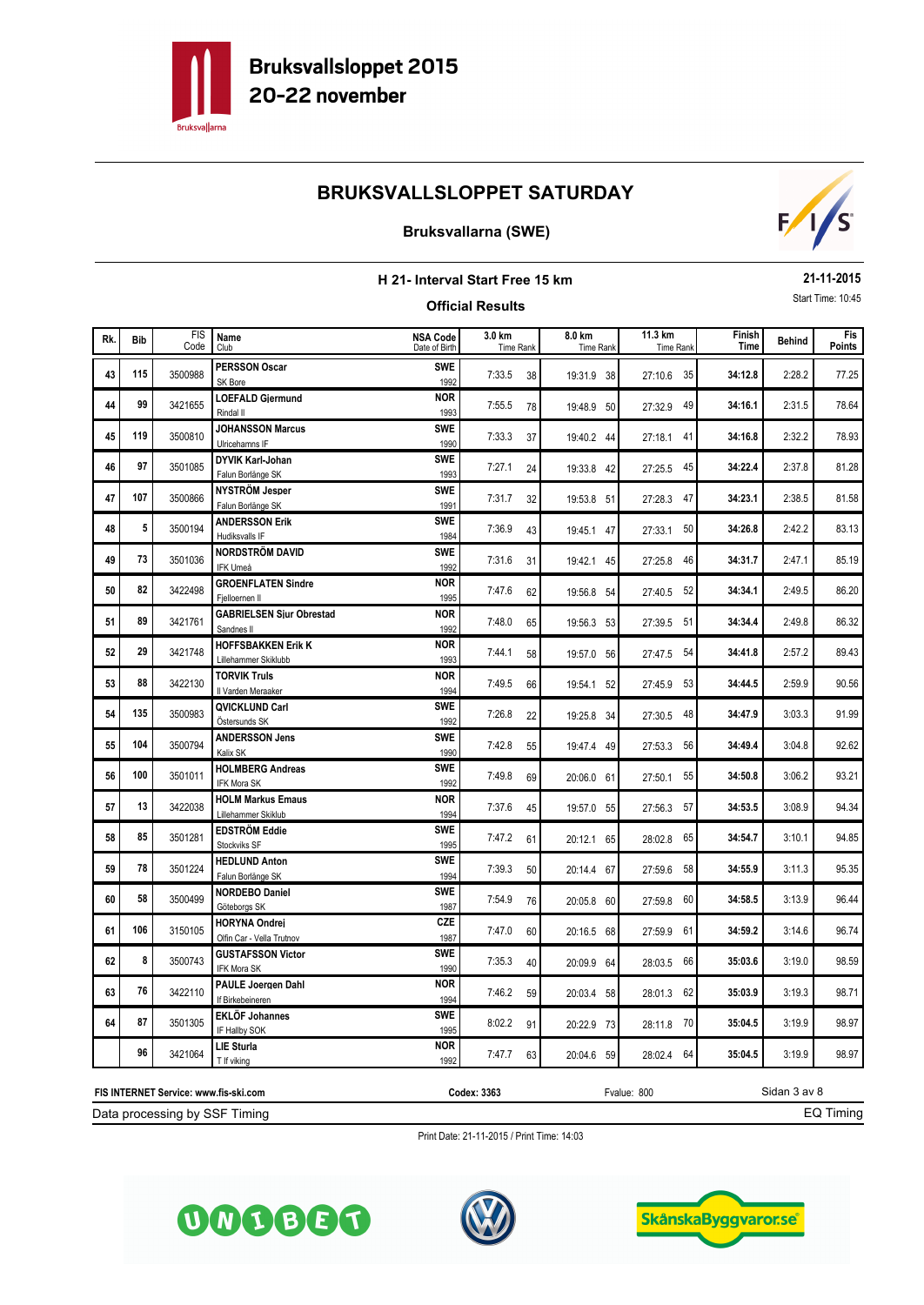

### **Bruksvallarna (SWE)**



#### **H 21- Interval Start Free 15 km Official Results 21-11-2015** Start Time: 10:45 **Behind B. Behind B. Behind B. Behind Example 11.3 km Finish Finish Behind Time** FIS Code Fis<br>Points Rk. Bib in the south and the subsequence of the subsequence of the subsequence of the subsequence of the subsequence of the subsequence of the subsequence of the subsequence of the subsequence of the subsequence of the sub Club Time Rank **Bib 3.0 km 8.0 km 11.3 km** Date of Birth Time Rank Time Rank Time Rank Time Rank **NSA Code** 3:21.5 **RINGSBY Johannes 66** <sup>3500979</sup> 7:49.5 67 **35:06.1** 99.64 **70** 3500979 **RINGSBY Johannes SWE** 7:49.5 67 20:17.0 69 28:08.5 69 3:21.9 **LÖVGREN Johan 67** <sup>3500920</sup> 7:44.0 57 **35:06.5** 99.81 **SWE <sup>55</sup>** 20:07.1 62 28:03.6 67 Vännäs SK <sup>1991</sup> 3:29.6 **BELLINGHAM Phillip 68** <sup>3040101</sup> 7:40.3 52 **35:14.2** 103.04 **4US 101 20:01.9 101 BELLINGHAM Phillip**<br>1991 **1991** 7:40.3 52 20:01.9 57 27:59.7 59 3:39.7 **KRISTINSSON Brynjar 69** <sup>3250023</sup> 8:00.6 88 **35:24.3** 107.28 **84** 3250023 **KRISTINSSON Bryniar 1988 8:00.6** 88 20:37.0 81 28:30.7 72 3:39.7 **SYRSTAD Torleif** <sup>3421980</sup> 8:00.6 87 **35:24.3** 107.28 **103** 3421980 **SYRSTAD Torleif NOR** 8:00.6 87 20:12.9 66 28:08.3 68 3:47.5 **GJEMSE Magnus 71** <sup>3421318</sup> 8:05.8 94 **35:32.1** 110.56 **NOR** 3421318 **GJEMSE Magnus**<br>
1991 8:05.8 94 20:40.2 82 28:34.1 74 3:48.0 **TORESSON Zackarias 72** <sup>3501138</sup> 7:56.1 81 **35:32.6** 110.77 **TORESSON Zackarias**<br> **SWE** 7:56.1 81 20:17.2 70 28:28.3 71 28:28.3 71 AVG 7:56.1 81 20:17.2 70 28:28.3 71 3:49.6 **ENGSTRÖM Jacob 73** <sup>3501189</sup> 7:42.4 54 **35:34.2** 111.44 **86** 3501189 **ENGSTRÖM Jacob SWE** 7:42.4 54 20:17.5 71 28:33.5 73 **74 47** 3422321 **DAGESTAD Torstein Haaker NOR** 8:07.6 96 20:26.7 75 28:35.3 76 35:35.4 3:50.8 111.94 **47 122321 DAGESTAD Torstein Haaker 128:35.3 76 1995 28:07.6 96 20:26.7 75 28:35.3 76**  3:50.8 **BORGERSEN Joergen** <sup>3422542</sup> 7:47.8 64 **35:35.4** 111.94 **71** 20:3542 **BORGERSEN Joergen 11 NOR** 7:47.8 64 20:35.2 80 28:34.4 75 3:52.6 **NORTHUG Even 76** <sup>3422477</sup> 7:55.9 79 **35:37.2** 112.70 **105** 20:09.4 **NORTHUG Even NOR NOR** 7:55.9 79 20:09.4 63 28:01.6 63 4:00.7 **THORN Gabriel 77** <sup>3501158</sup> 7:51.0 72 **35:45.3** 116.10 **SWE <sup>109</sup>** 20:22.2 72 28:37.4 77 Bengtsfors BOIS <sup>1994</sup> 4:07.1 **TREFALL Einar 78** <sup>3422152</sup> 7:56.3 82 **35:51.7** 118.79 **80** 3422152 **TREFALL Einar 188 COR NOR** 7:56.3 82 20:25.5 74 28:39.3 78 79 68 3421237 **HANDELAND Sondre NOR** 8:00.3 86 20:44.6 84 28:51.8 82 35:57.5 4:12.9 121.23 **68** 3421237 **HANDELAND Sondre NOR 68** 8:00.3 86 20:44.6 84 28:51.8 82 80 79 3500787 **TALLBOM Patrik 800 800 800 800 7:50.5 71** 20:45.0 85 28:49.9 81 35:59.0 4:14.4 121.86 **SWE <sup>79</sup>** 20:45.0 85 28:49.9 81 Östersunds SK <sup>1990</sup> 81 81 3501191 **FAHLÉN Tom** 8WE 7:50.1 70 20:29.8 77 28:43.3 80 35:59.6 4:15.0 122.11 **81 81 81 82:43.3 80 81 82:43.3 80 81 82:43.3 80 81 82:43.3 80 81 81:50.1 82:43.3 80 81:50.1 82:43.3 80 82 83** 3500073 JÖNSSON Markus **82** SWE 8:04.7 93 20:43.5 83 28:53.9 84 36:00.7 4:16.1 122.57 **83** 3500073 JÖNSSON Markus<br>1981 8:04.7 93 20:43.5 83 28:53.9 84 **83 50** 3501334 CLAESSON Oscar **8WE** 7:57.0 83 20:28.1 76 28:39.6 79 36:07.0 4:22.4 125.22 **SWE <sup>50</sup>** 20:28.1 76 28:39.6 79 IF Hallby SOK <sup>1995</sup> 84 60 3500362 MELIN SÖDERSTRÖM Erik **SWE** 7:58.5 84 20:47.9 86 29:05.8 88 36:07.2 4:22.6 125.30 **SWE 60** 3500362 MELIN SÖDERSTRÖM Erik **SWE** 7:58.5 84 20:47.9 86 29:05.8 88 85 34 3422583 WESTGAARD Thomas Hialmar **NOR** 8:09.8 98 21:00.6 93 29:10.0 90 36:11.5 4:26.9 127.11 **14** 3422583 WESTGAARD Thomas Hialmar **NOR** 8:09.8 98 21:00.6 93 29:10.0 90 4:27.1 **BLOM Rasmus 86** <sup>3500355</sup> 7:49.7 68 **36:11.7** 127.19 **75** 3500355 **BLOM Rasmus SWE** 7:49.7 68 20:34.1 79 28:54.3 85 87 1 3310007 **RASTIC Damir** 8 **RB** 3310007 **RASTIC Damir** 87.16 **SRB** 36:57.7 46 20:34.0 78 28:53.9 83 36:14.0 4:29.4 128.16 **SRB** 7:37.7 46 20:34.0 78 28:53.9 83<br>1988 7:37.7 46 20:34.0 78 28:53.9 83 88 35 3501080 **BÅNGMAN Mattias 68 88 89 8:09.4 97** 30:57.7 90 29:04.7 86 36:16.1 4:31.5 129.04 **SWE** 2501080 **BANGMAN Mattias**<br>1993 8:09.4 97 20:57.7 90 29:04.7 86

Data processing by SSF Timing **FIS INTERNET Service: www.fis-ski.com**

**Codex: 3363** Fvalue: 800

EQ Timing

Sidan 4 av 8





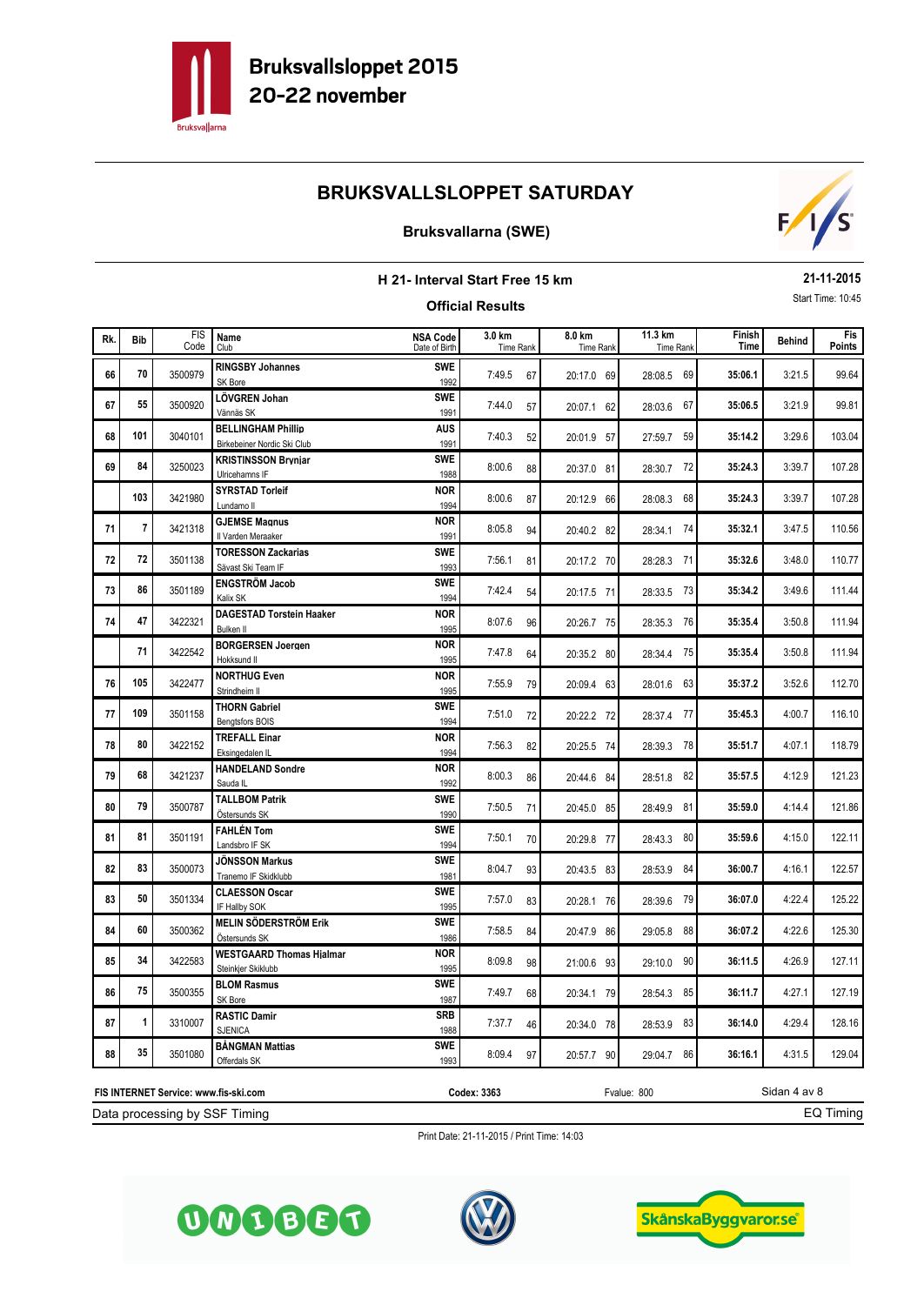

## **Bruksvallarna (SWE)**



#### **H 21- Interval Start Free 15 km Official Results 21-11-2015** Start Time: 10:45 **Behind B. Behind B. Behind B. Behind Example 11.3 km Finish Finish Behind Time** FIS Code Fis<br>Points Rk. Bib in the south and the subsequence of the subsequence of the subsequence of the subsequence of the subsequence of the subsequence of the subsequence of the subsequence of the subsequence of the subsequence of the sub Club Time Rank **Bib 3.0 km 8.0 km 11.3 km** Date of Birth Time Rank Time Rank Time Rank Time Rank **NSA Code** 89 40 3501058 PERSSON Johan **SWE** 8:23.5 113 21:03.5 94 29:13.8 92 36:17.1 4:32.5 129.46 **40** 3501058 **PERSSON Johan SWE** 8:23.5 113 21:03.5 94 29:13.8 92<br>1992 8:23.5 113 4:35.9 **SJOELI Mattis 90** <sup>3422016</sup> 7:55.1 77 **36:20.5** 130.89 **69** 3422016 **SJOELI Mattis**<br> **69** 3422016 Halmsaas og Omegn Skilag 1994 7:55.1 77 20:49.4 87 29:07.5 89 4:36.2 **FRISK David 91** <sup>3500285</sup> 7:51.3 74 **36:20.8** 131.01 **94** 3500285 **FRISK David**<br>1987 7:51.3 74 20:50.0 88 29:05.7 87 **92 54** 3501270 **VINSA Emil 133.28 SWE** 8:21.9 110 21:04.1 95 29:14.4 93 **36:26.2** 4:41.6 133.28 **SWE** 2501270 **VINSA Emil Finally Sweet SWE** 8:21.9 110 21:04.1 95 29:14.4 93 93 53 3500775 SANDGREN Krång Mikael **SWE** 8:04.5 92 20:51.8 89 29:10.8 91 36:33.0 4:48.4 136.14 **SWE <sup>53</sup>** 20:51.8 89 29:10.8 91 IFK Mora SK <sup>1990</sup> 4:52.8 **ANGELIS Apostolos 94** <sup>3230069</sup> 8:18.2 <sup>107</sup> **36:37.4** 137.99 **52** 3230069 **ANGELIS Apostolos**<br> **GRE** 8:18.2 107 21:06.4 97 29:19.9 95 **95** 45 3422239 LANDE Georg **138.83 NOR** 8:23.5 112 21:20.5 101 29:33.3 99 36:39.4 4:54.8 138.83 **45** 3422239 **LANDE Georg 1 100R 8:23.5 112** 21:20.5 101 29:33.3 99 **96** 30 3422103 BRAATHEN Marcus **100R** 8:07.2 95 21:00.3 92 29:18.3 94 36:40.7 4:56.1 139.37 **30** 3422103 BRAATHEN Marcus **1994** 8:07.2 95 21:00.3 92 29:18.3 94 **97 57** 3422536 **HOAAS John Gunnar 18th Cunnar 1990 8:01.3 90 21:07.3 98 29:35.3 100 36:46.8 5:02.2** 141.93 **57** 3422536 **HOAAS John Gunnar 1888 10th Cunnar NOR** 8:01.3 90 21:07.3 98 29:35.3 100 **98 113 3422487 HOVIN Martin 12.10 NOR 7:54.0 75 21:00.0 91 29:25.1 96 36:47.2 5:02.6 142.10 113** 3422487 **HOVIN Martin**<br>**113** 3422487 **Byaasen Il 1995** 1995 7:54.0 75 21:00.0 91 29:25.1 96 **99** 43 3501107 JONSSON Albin **SWE** 7:59.9 85 21:08.7 99 29:27.6 97 36:48.7 5:04.1 142.73 **43** 3501107 JONSSON Albin **1993** 29:59.9 85 21:08.7 99 29:27.6 97 5:06.0 **FLATAKER Erling Engesvold <sup>100</sup>** <sup>3422512</sup> 8:12.7 <sup>101</sup> **36:50.6** 143.53 **61** 3422512 **FLATAKER Erling Engesvold NOR** 8:12.7 101 21:25.4 104 29:39.8 101 5:10.8 **LAMOEY Kristoffer <sup>101</sup>** <sup>3421858</sup> 7:56.0 80 **36:55.4** 145.55 **65** 3421858 **LAMOEY Kristoffer 18 1993** 1:56.0 80 21:04.6 96 29:33.3 98 5:17.4 **LARSSON Andre <sup>102</sup>** <sup>3501031</sup> 8:00.8 89 **37:02.0** 148.32 **SWE** 2501031 **LARSSON Andre 17 SWE** 21:14.4 100 29:52.5 104 5:22.0 **JOHANSSON Martin <sup>103</sup>** <sup>3501273</sup> 8:13.8 <sup>102</sup> **37:06.6** 150.25 **25** 25 2501273 JOHANSSON Martin **1995 SWE** 8:13.8 102 21:29.4 107 29:48.7 102 104 22 3501383 EDVARDSSON Mattias **105 SWE** 8:14.8 105 21:23.9 103 29:52.3 103 37:18.4 5:33.8 155.21 **22** 3501383 **EDVARDSSON Mattias 103 SWE** 8:14.8 105 21:23.9 103 29:52.3 103 5:34.4 **ENBERG Anton <sup>105</sup>** <sup>3500994</sup> 8:22.4 <sup>111</sup> **37:19.0** 155.46 **42** 3500994 **ENBERG Anton**<br>1992 8:22.4 111 21:39.6 111 29:56.0 106 1992 8:22.4 111 5:34.6 **SKOGSTAD Per Harald <sup>106</sup>** <sup>3421486</sup> 8:14.0 <sup>104</sup> **37:19.2** 155.54 **31** 3421486 **SKOGSTAD Per Harald NOR** 8:14.0 104 21:29.1 106 29:54.0 105 5:36.9 **RÖNNOLS Jens <sup>107</sup>** <sup>3501289</sup> 8:33.8 <sup>121</sup> **37:21.5** 156.51 **SWE 38 3801289 RÖNNOLS Jens SWE 8:33.8 121 21:45.1 112 30:11.4 112** 108 67 3501327 **PERSSON Emil 108** SWE 8:17.6 106 21:34.0 109 29:59.5 107 37:22.0 5:37.4 156.72 **67** 3501327 **PERSSON Emil 67 SWE** 8:17.6 106 21:34.0 109 29:59.5 107 5:38.6 **SORSELL Emil Myrvang <sup>109</sup>** <sup>3421884</sup> 8:18.4 <sup>108</sup> **37:23.2** 157.22 **10** 3421884 SORSELL Emil Mvrvang<br>
1993 8:18.4 108 21:45.3 113 30:14.2 113 5:42.1 **SUNESSON Måns <sup>110</sup>** <sup>3501204</sup> 7:51.2 73 **37:26.7** 158.69 **49** 3501204 SUNESSON Måns<br> **SWE** 7:51.2 73 21:21.9 102 30:02.8 108 111 46 3422285 MJELDE Oevvind Brakvatne<br>111 46 3422285 **MJELDE Oevvind Brakvatne 100 1211.2 100** 21:28.1 105 30:04.3 110 37:30.5 5:45.9 160.29 **46** 3422285 **MJELDE Oevvind Brakvatne NOR** 8:11.2 100 21:28.1 105 30:04.3 110

Data processing by SSF Timing

OMOBOG

**FIS INTERNET Service: www.fis-ski.com**

Print Date: 21-11-2015 / Print Time: 14:03

**Codex: 3363** Fvalue: 800





Sidan 5 av 8

EQ Timing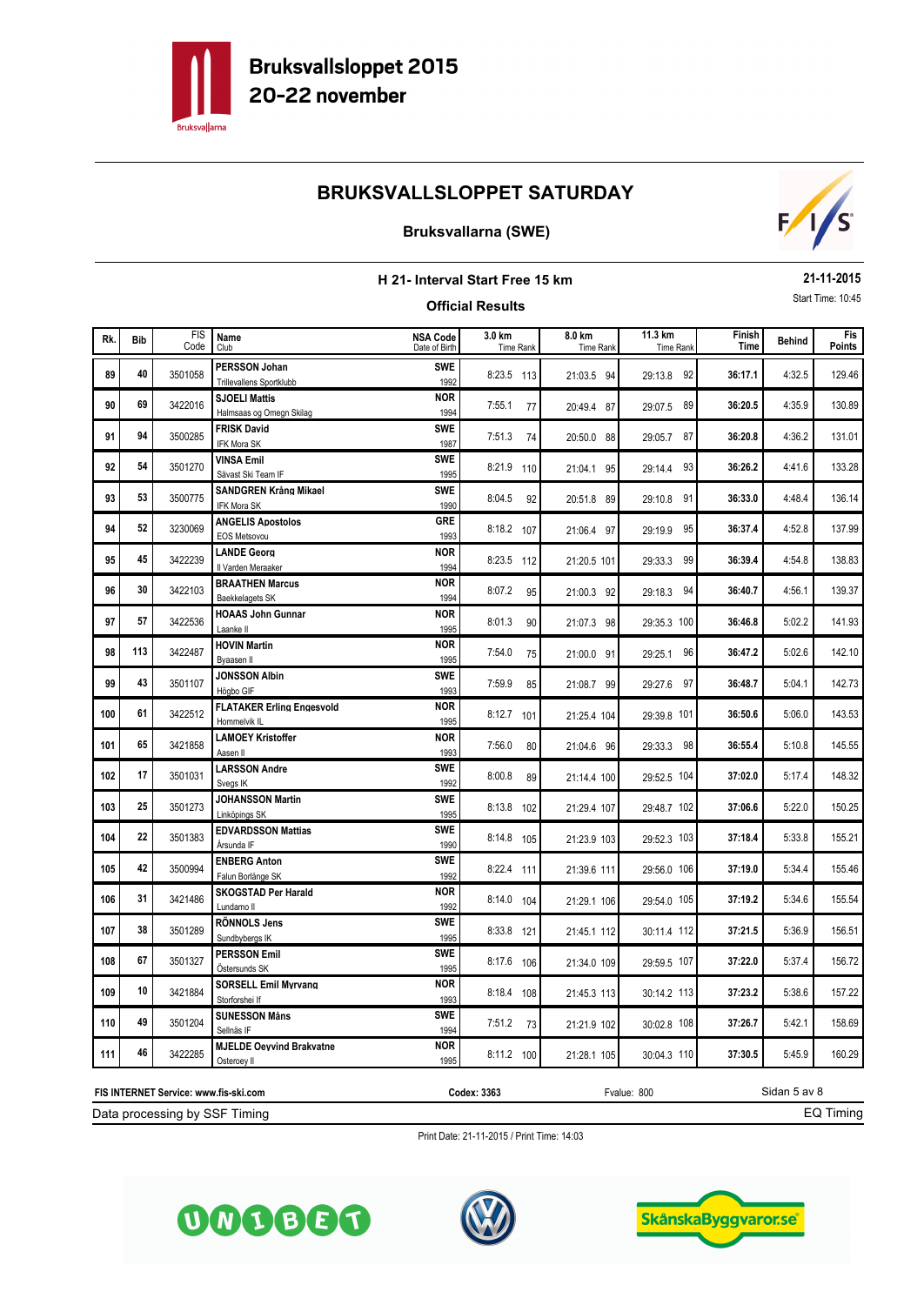

## **Bruksvallarna (SWE)**



#### **H 21- Interval Start Free 15 km Official Results 21-11-2015** Start Time: 10:45 **Behind B. Behind B. Behind B. Behind Example 11.3 km Finish Finish Behind Time** FIS Code Fis<br>Points Rk. Bib in the south and the subsequence of the subsequence of the subsequence of the subsequence of the subsequence of the subsequence of the subsequence of the subsequence of the subsequence of the subsequence of the sub Club Time Rank **Bib 3.0 km 8.0 km 11.3 km** Date of Birth Time Rank Time Rank Time Rank Time Rank **NSA Code** 5:47.0 **HANSSON Fredrik <sup>112</sup>** <sup>3501146</sup> 8:10.7 99 **37:31.6** 160.75 **63** 3501146 **HANSSON Fredrik SWE** 8:10.7 99 21:32.8 108 30:07.3 111 113 24 3422520 MUNKVOLD Oddne Haavardstun<br>113 21:48.8 114 30:19.4 114 37:35.8 5:51.2 162.52 **24** 3422520 **MUNKVOLD Oddne Haavardstun NOR** 8:21.7 109 21:48.8 114 30:19.4 114 **114** 23 3422151 NISSEN-SOLLIE Petter Thomassen **NOR** 8:23.7 114 21:38.4 110 30:04.2 109 37:39.0 5:54.4 163.86 5:56.6 **SÖDERSTEN Daniel <sup>115</sup>** <sup>3501276</sup> 8:36.6 <sup>123</sup> **37:41.2** 164.78 **SWE <sup>39</sup>** 22:02.4 <sup>117</sup> 30:29.5 <sup>116</sup> Orsa SK <sup>1995</sup> 6:08.2 **BERG Jonas <sup>116</sup>** <sup>3422486</sup> 8:32.6 <sup>119</sup> **37:52.8** 169.66 **20** 3422486 **BERG Jonas 115 20 20 21:52.0 115 21:52.0 115 20:22.9 115**  6:09.4 **BLINDHEIM Eivind Maurseth <sup>117</sup>** <sup>3421975</sup> 8:33.0 <sup>120</sup> **37:54.0** 170.16 **26** 3421975 **BLINDHEIM Eivind Maurseth NOR** 8:33.0 120 22:00.1 116 30:31.6 117 6:22.7 **GOMBOS Karoly <sup>118</sup>** <sup>3240016</sup> 8:13.9 <sup>103</sup> **38:07.3** 175.75 **HUN <sup>28</sup>** 22:07.3 <sup>118</sup> 30:44.6 <sup>118</sup> Honved Zalka SC <sup>1981</sup> 6:35.9 **ANDERSSON Johannes <sup>119</sup>** <sup>3501531</sup> 8:37.6 <sup>124</sup> **38:20.5** 181.29 **SWE** 3501531 **ANDERSSON Johannes SWE** 8:37.6 124 22:15.9 119 30:48.3 119 7:20.3 **PERSSON Erik <sup>120</sup>** <sup>3501253</sup> 8:31.8 <sup>117</sup> **39:04.9** 199.94 **44** 3501253 **PERSSON Erik SWE** 8:31.8 117 22:39.1 122 31:42.1 121 7:39.1 **ERIKSSON Joakim <sup>121</sup>** <sup>3501089</sup> 8:32.1 <sup>118</sup> **39:23.7** 207.84 **41 3501089 ERIKSSON Joakim SWE** 8:32.1 118 22:29.7 121 31:39.4 120 122 14 3422224 **NYSAETER Erlend 122 NOR** 8:42.3 126 22:43.2 123 31:49.8 122 39:24.9 7:40.3 208.34 **14 14 NOR 14 22:43.2 123 128 128 129 14 14 14 14 14 14 122 123 128 128 122 123 128 129 129 129 129 129 129 129 129 129 129 129 129 129 129 129 129** 123 33 3422513 STORMO Sondre<br>123 31:56.8 123 39:28.2 7:43.6 209.73 **33** 3422513 **STORMO Sondre 120 120 126 126 127 128 1295** 8:34.9 122 22:52.9 125 31:56.8 123 124 36 3421765 **HAALAND Endre Nyberg 124 125.7.6 129** 23:03.0 126 32:13.3 124 39:50.3 8:05.7 219.01 **36** 3421765 **HAALAND Endre Nyberg 1888 1898 1898 1898 1898 1899 18:57.6** 129 23:03.0 126 32:13.3 124 8:29.1 **LAGLER Kristof <sup>125</sup>** <sup>3240028</sup> 8:55.1 <sup>128</sup> **40:13.7** 228.84 **HUN <sup>19</sup>** 23:25.8 <sup>128</sup> 32:27.9 <sup>127</sup> Vasas SC <sup>1994</sup> 126 11 3422348 HENNIG Erlend Wideroee **126 NOR** 8:53.3 127 23:21.5 127 32:26.8 126 40:15.3 8:30.7 229.51 **11** 2422348 **HENNIG Erlend Wideroee NOR** 8:53.3 127 23:21.5 127 32:26.8 126 8:57.0 **SUOMI OLSSON Oskar <sup>127</sup>** <sup>3501304</sup> 8:30.2 <sup>116</sup> **40:41.6** 240.56 **66** 3501304 **SUOMI OLSSON Oskar SWE** 8:30.2 116 22:48.5 124 32:24.8 125 9:15.3 **OHLSTRÖM Erik <sup>128</sup>** <sup>3500538</sup> 9:08.1 <sup>131</sup> **40:59.9** 248.25 **SWE 15** 3500538 **OHLSTRÖM Erik 15 SWE** 9:08.1 131 23:40.3 130 32:57.2 129 129 27 3230076 **KYRIAZIS Dimitrios 129 129** 9:06.2 130 23:37.9 129 32:54.9 128 41:05.0 9:20.4 250.39 **27** 3230076 **KYRIAZIS Dimitrios CRE** 9:06.2 130 23:37.9 129 32:54.9 128 10:31.7 **SVANEBO Simon <sup>130</sup>** <sup>3501135</sup> 9:19.9 <sup>132</sup> **42:16.3** 280.34 **SWE <sup>16</sup>** 24:20.2 <sup>131</sup> 33:52.0 <sup>130</sup> Tynderö IK <sup>1993</sup> 131 12 3501299 **KALLINGS Anders 131 SWE** 9:31.2 133 25:02.3 132 34:48.6 131 13:00.3 11:15.7 298.82 **SWE 12** 3501299 **KALLINGS Anders SWE** 9:31.2 133 25:02.3 132 34:48.6 131 15:16.3 **WANG Marius <sup>132</sup>** <sup>3422896</sup> 9:56.3 <sup>134</sup> **47:00.9** 399.88 **9** 3422896 **WANG Marius NOR** 9:56.3 134 27:00.8 133 37:43.4 132

| FIS INTERNET Service: www.fis-ski.com | Codex: 3363 | Fvalue: 800 | Sidan 6 av 8 |
|---------------------------------------|-------------|-------------|--------------|
| Data processing by SSF<br>Fimino      |             |             | i iming      |





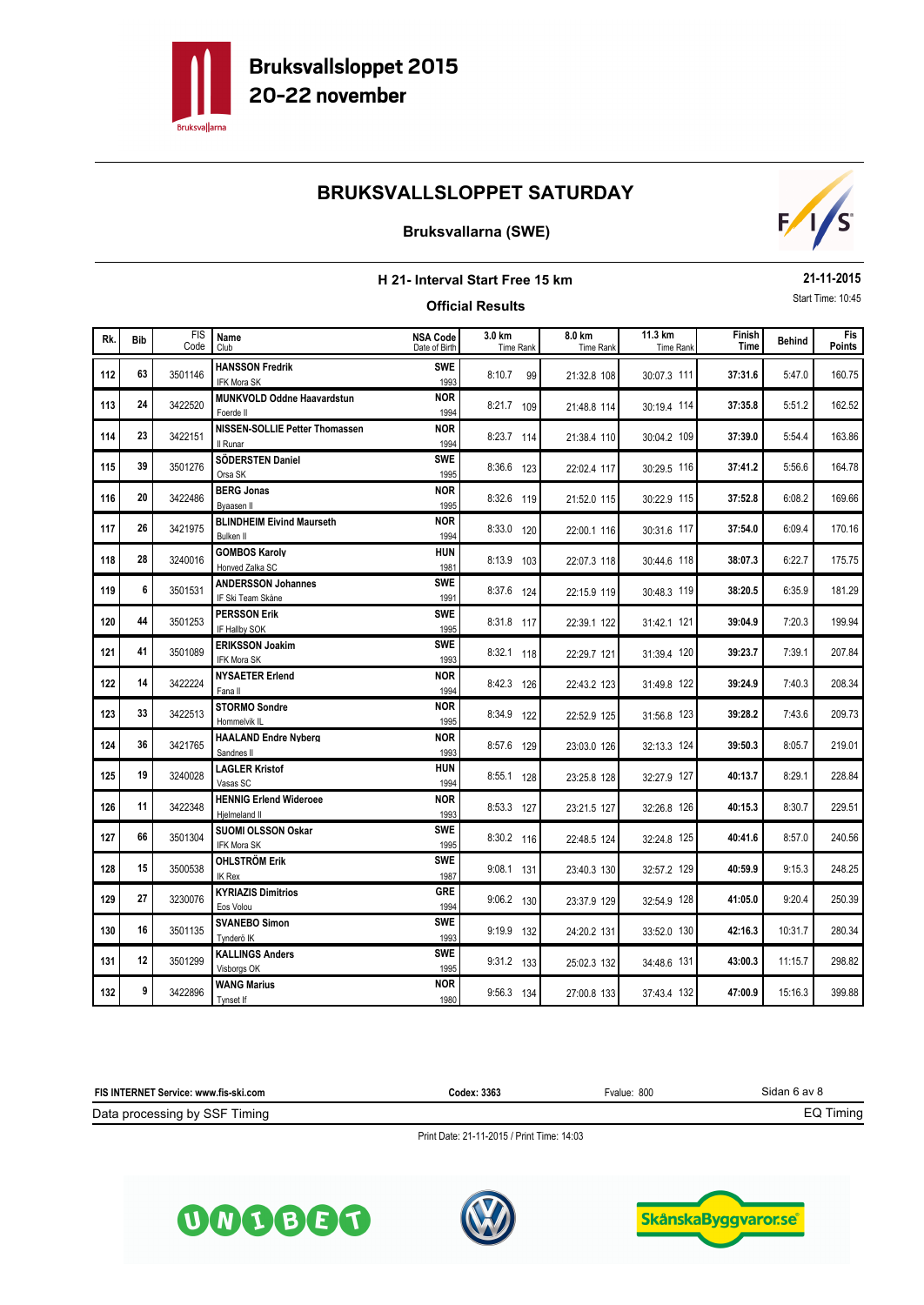

#### **Bruksvallarna (SWE)**



#### **H 21- Interval Start Free 15 km**

#### **Official Results**

**21-11-2015** Start Time: 10:45

| Rk. | Bib          | <b>FIS</b><br>Code | Name<br>Club              | <b>NSA Code</b><br>Date of Birth | 3.0 km<br>Time Rank | 8.0 km<br>Time Rank | 11.3 km<br>Time Rank | Finish<br><b>Time</b> | <b>Behind</b> | Fis<br>Points |
|-----|--------------|--------------------|---------------------------|----------------------------------|---------------------|---------------------|----------------------|-----------------------|---------------|---------------|
|     |              |                    |                           |                                  |                     |                     |                      |                       |               |               |
|     | id not start |                    |                           |                                  |                     |                     |                      |                       |               |               |
|     | 18           | 3422511            | <b>RENAA Tomas</b>        | <b>NOR</b>                       |                     |                     |                      |                       |               |               |
|     |              |                    | Hommelvik IL              | 1995                             |                     |                     |                      |                       |               |               |
|     | 21           | 3501171            | <b>LAGER Joel</b>         | <b>SWE</b>                       |                     |                     |                      |                       |               |               |
|     |              |                    | Garphyttans IF            | 1994                             |                     |                     |                      |                       |               |               |
|     | 37           | 3500967            | <b>SANDBERG Per</b>       | <b>SWE</b>                       |                     |                     |                      |                       |               |               |
|     |              |                    | Filipstads SF             | 1992                             |                     |                     |                      |                       |               |               |
|     | 56           | 3421420            | <b>NYDAL Erlend Moian</b> | <b>NOR</b>                       |                     |                     |                      |                       |               |               |
|     |              |                    | Asker SK                  | 1992                             |                     |                     |                      |                       |               |               |
|     |              |                    |                           |                                  |                     |                     |                      |                       |               |               |

| Did not start  |         |                               |            |            |     |             |  |  |
|----------------|---------|-------------------------------|------------|------------|-----|-------------|--|--|
| 18             | 3422511 | <b>RENAA Tomas</b>            | <b>NOR</b> |            |     |             |  |  |
|                |         | Hommelvik IL                  | 1995       |            |     |             |  |  |
| 21             | 3501171 | <b>LAGER Joel</b>             | <b>SWE</b> |            |     |             |  |  |
|                |         | Garphyttans IF                | 1994       |            |     |             |  |  |
| 37             | 3500967 | <b>SANDBERG Per</b>           | <b>SWE</b> |            |     |             |  |  |
|                |         | Filipstads SF                 | 1992       |            |     |             |  |  |
| 56             | 3421420 | <b>NYDAL Erlend Moian</b>     | <b>NOR</b> |            |     |             |  |  |
|                |         | Asker SK                      | 1992       |            |     |             |  |  |
| 59             | 3500611 | <b>LARSSON Adam</b>           | <b>SWE</b> |            |     |             |  |  |
|                |         | Falun Borlänge SK             | 1989       |            |     |             |  |  |
| 62             | 3501298 | <b>SVENSSON Andreas</b>       | <b>SWE</b> |            |     |             |  |  |
|                |         | Ulricehamns IF                | 1995       |            |     |             |  |  |
| 74             | 3501330 | <b>HERMANSSON Pontus</b>      | <b>SWE</b> |            |     |             |  |  |
|                |         | Ulricehamns IF                | 1995       |            |     |             |  |  |
| 77             | 3420953 | <b>MOXNES Einar Flaktveit</b> | <b>NOR</b> |            |     |             |  |  |
|                |         | <b>Tif Viking</b>             | 1991       |            |     |             |  |  |
| 93             | 3501087 | <b>EMILSSON Håkan</b>         | <b>SWE</b> |            |     |             |  |  |
|                |         | Offerdals SK                  | 1993       |            |     |             |  |  |
| 122            | 3500259 | <b>JÖNSSON Emil</b>           | <b>SWE</b> |            |     |             |  |  |
|                |         | <b>IFK Mora SK</b>            | 1985       |            |     |             |  |  |
| 131            | 3220016 | <b>YOUNG Andrew</b>           | <b>GBR</b> |            |     |             |  |  |
|                |         | Huntly Nordic Ski Club        | 1992       |            |     |             |  |  |
| 145            | 3501020 | <b>SVENSSON Daniel</b>        | <b>SWE</b> |            |     |             |  |  |
|                |         | IFK Mora SK                   | 1992       |            |     |             |  |  |
|                |         |                               |            |            |     |             |  |  |
| Did not finish |         |                               |            |            |     |             |  |  |
| 32             | 3230039 | <b>KARAMICHAS Kleanthis</b>   | <b>GRE</b> | 8:42.3 125 |     | 22:27.9 120 |  |  |
|                |         | <b>EOS Metsovou</b>           | 1988       |            |     |             |  |  |
| 48             | 3421639 | <b>WANGENSTEEN Ole Gunnar</b> | <b>NOR</b> | 8:25.3     | 115 |             |  |  |
|                |         | Fjellblom                     | 1992       |            |     |             |  |  |